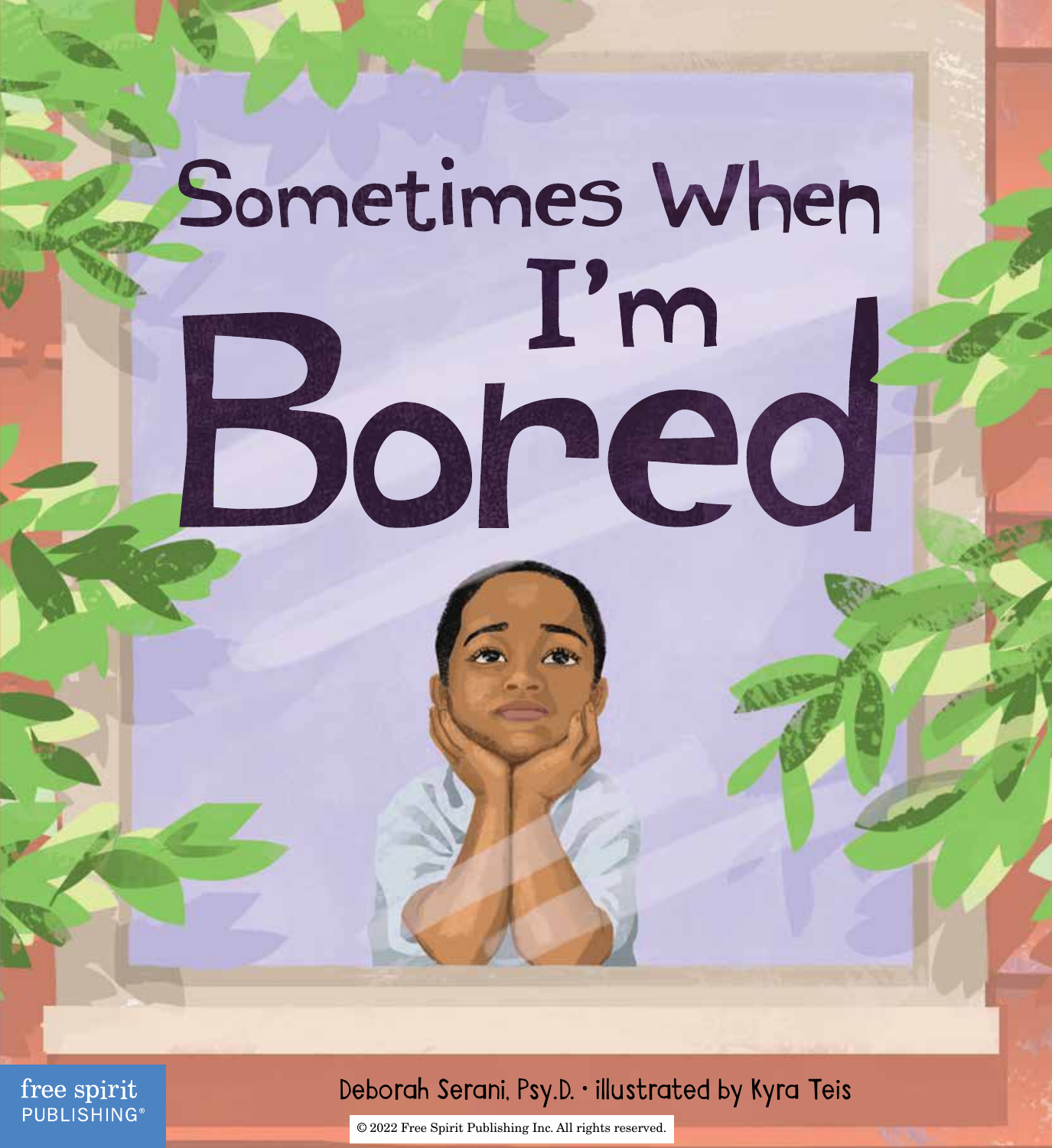# Sometimes When **Bored**

Deborah Serani, Psy.D. illustrated by Kyra Teis



© 2022 Free Spirit Publishing Inc. All rights reserved.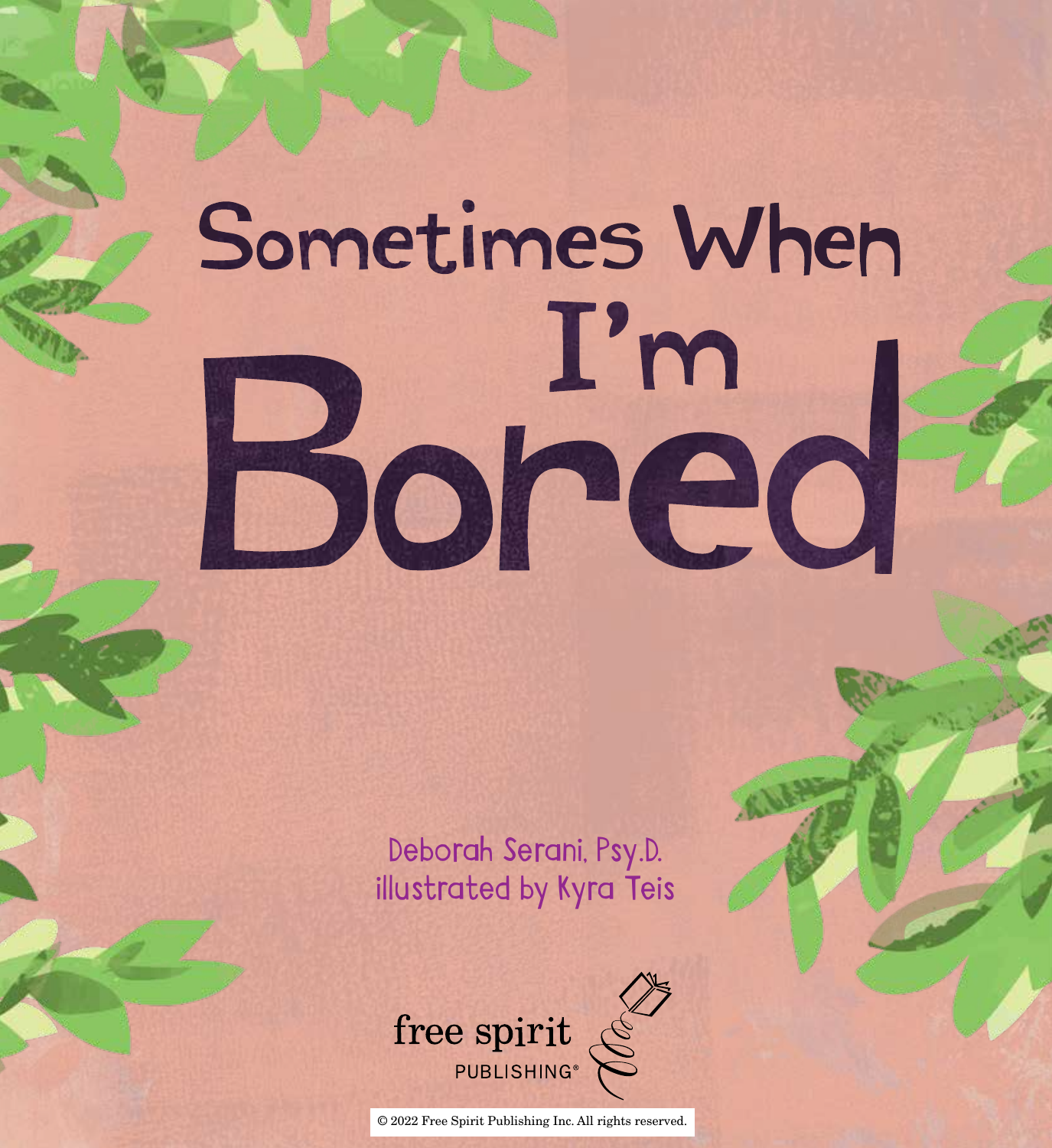## For Joe



Text copyright © 2022 Deborah Serani, Psy.D. Illustration copyright © 2022 Kyra Teis

All rights reserved under International and Pan-American Copyright Conventions. Unless otherwise noted, no part of this book may be reproduced, stored in a retrieval system, or transmitted in any form or by any means, electronic, mechanical, photocopying, recording or otherwise, without express written permission of the publisher, except for brief quotations or critical reviews. For more information, go to freespirit.com/permissions.

Free Spirit, Free Spirit Publishing, and associated logos are trademarks and/or registered trademarks of Free Spirit Publishing Inc. A complete listing of our logos and trademarks is available at freespirit.com

#### Library of Congress Cataloging-in-Publication Data

Names: Serani, Deborah, 1961– author. | Teis, Kyra, illustrator. Title: Sometimes when I'm bored / by Deborah Serani, Psy.D. ; illustrated by Kyra Teis. Description: Minneapolis, MN : Free Spirit Publishing, [2022] | Series: Sometimes when | Audience: Ages 4–8 Identifiers: LCCN 2021035747 (print) | LCCN 2021035748 (ebook) | ISBN 9781631986956 (hardcover) | ISBN 9781631986963 (pdf) | ISBN 9781631986970 (epub) Subjects: LCSH: Boredom—Juvenile literature. Classification: LCC BF575.B67 S47 2022 (print) | LCC BF575.B67 (ebook) | DDC 152.4—dc23/eng/20211108

LC record available at https://lccn.loc.gov/2021035747

LC ebook record available at https://lccn.loc.gov/2021035748

Free Spirit Publishing does not have control over or assume responsibility for author or third-party websites and their content.

Reading Level Grade 2; Interest Level Ages 4–8; Fountas & Pinnell Guided Reading Level K

Edited by Alison Behnke Cover and interior design by Emily Dyer

10 9 8 7 6 5 4 3 2 1 Printed in China R18860122

#### Free Spirit Publishing Inc.

6325 Sandburg Road, Suite 100 Minneapolis, MN 55427-3674 (612) 338-2068 help4kids@freespirit.com freespirit.com

#### Free Spirit offers competitive pricing.

Contact edsales@freespirit.com for pricing information on multiple quantity purchases.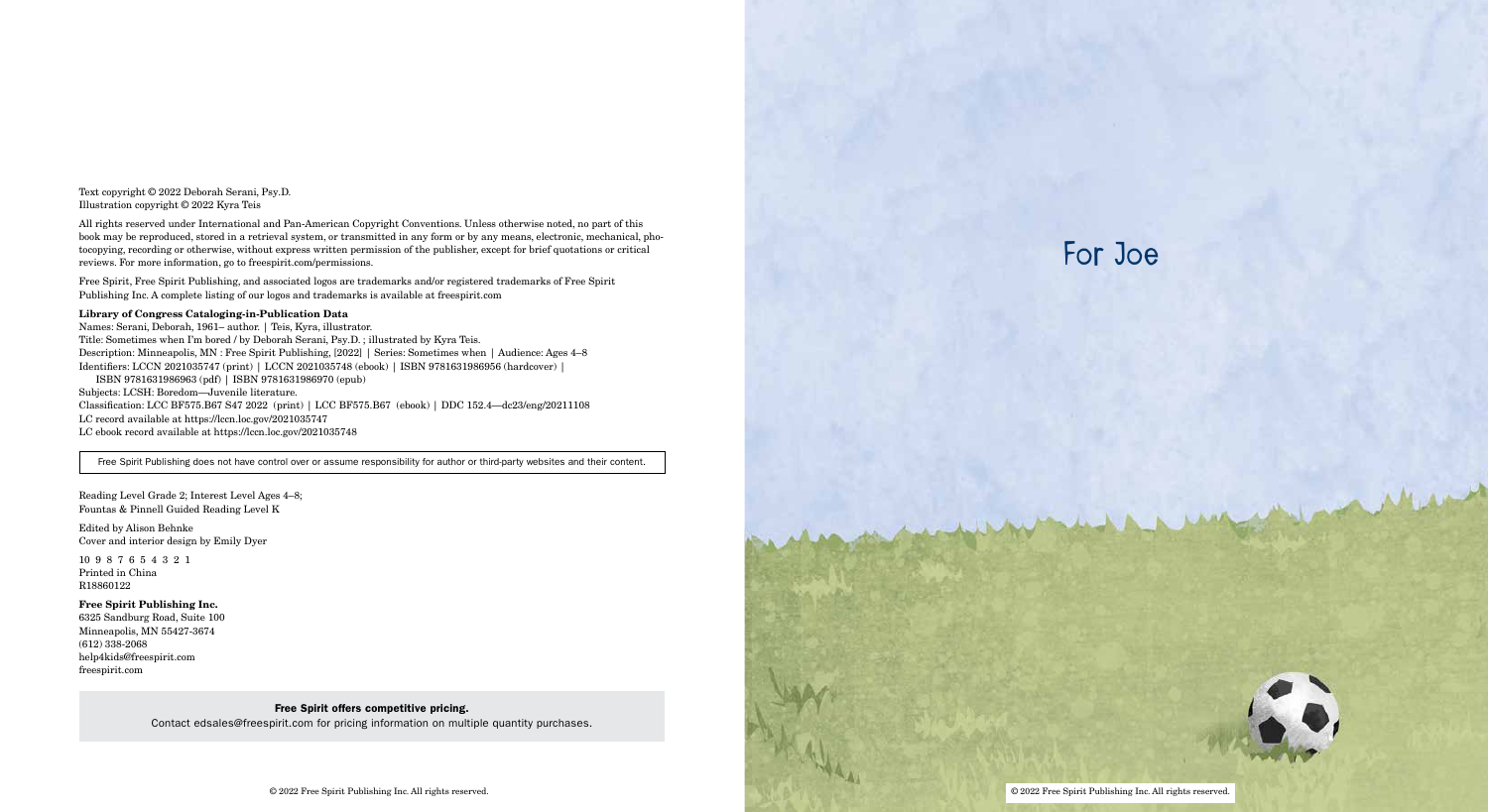Sometimes when I'm bored, nothing feels fun.

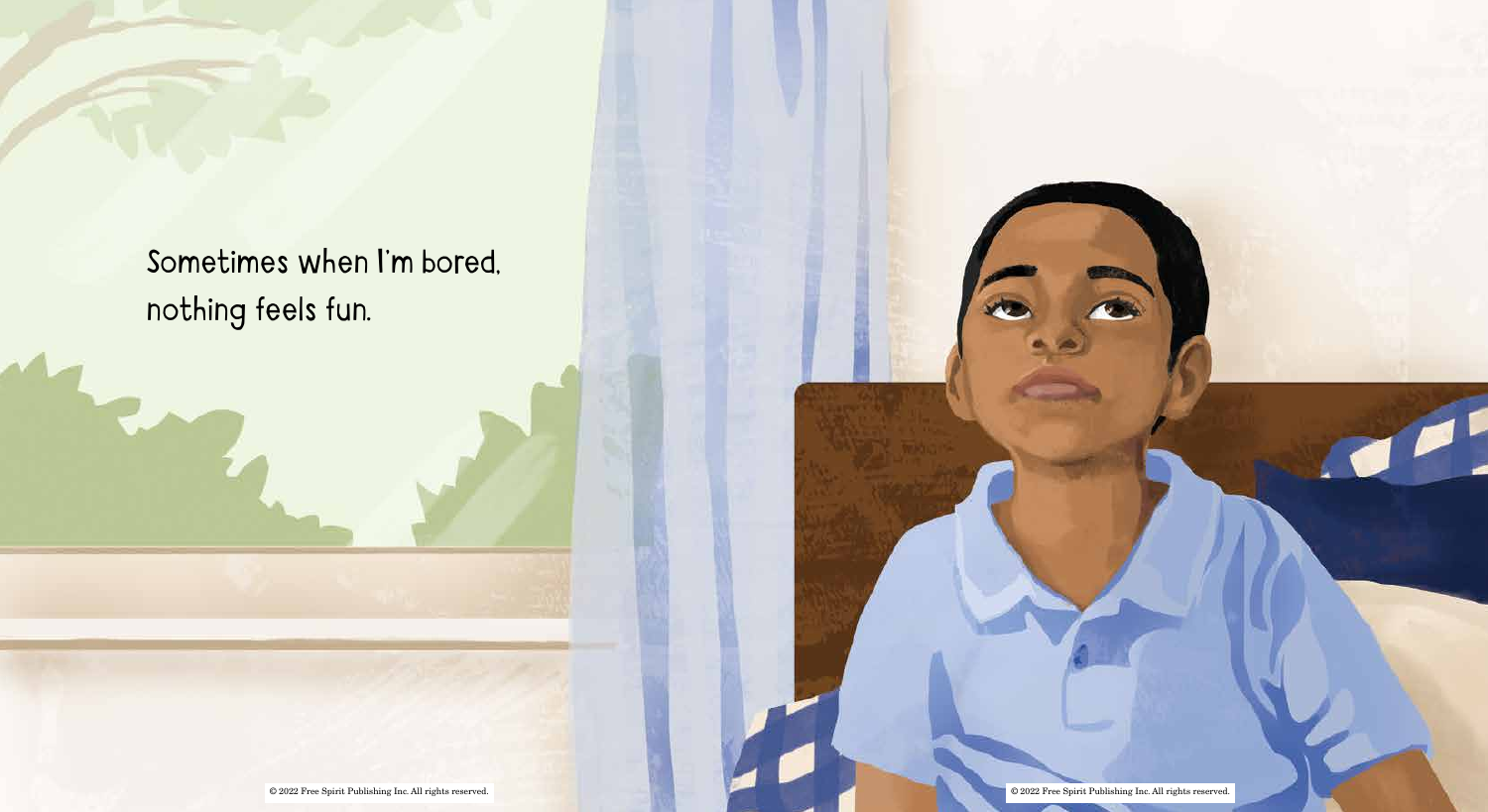## I can't find anything to do.

Sometimes I just stare out the window.

Sometimes when I'm bored, everything bothers me.

## I don't like any of my toys. I've read all my books.